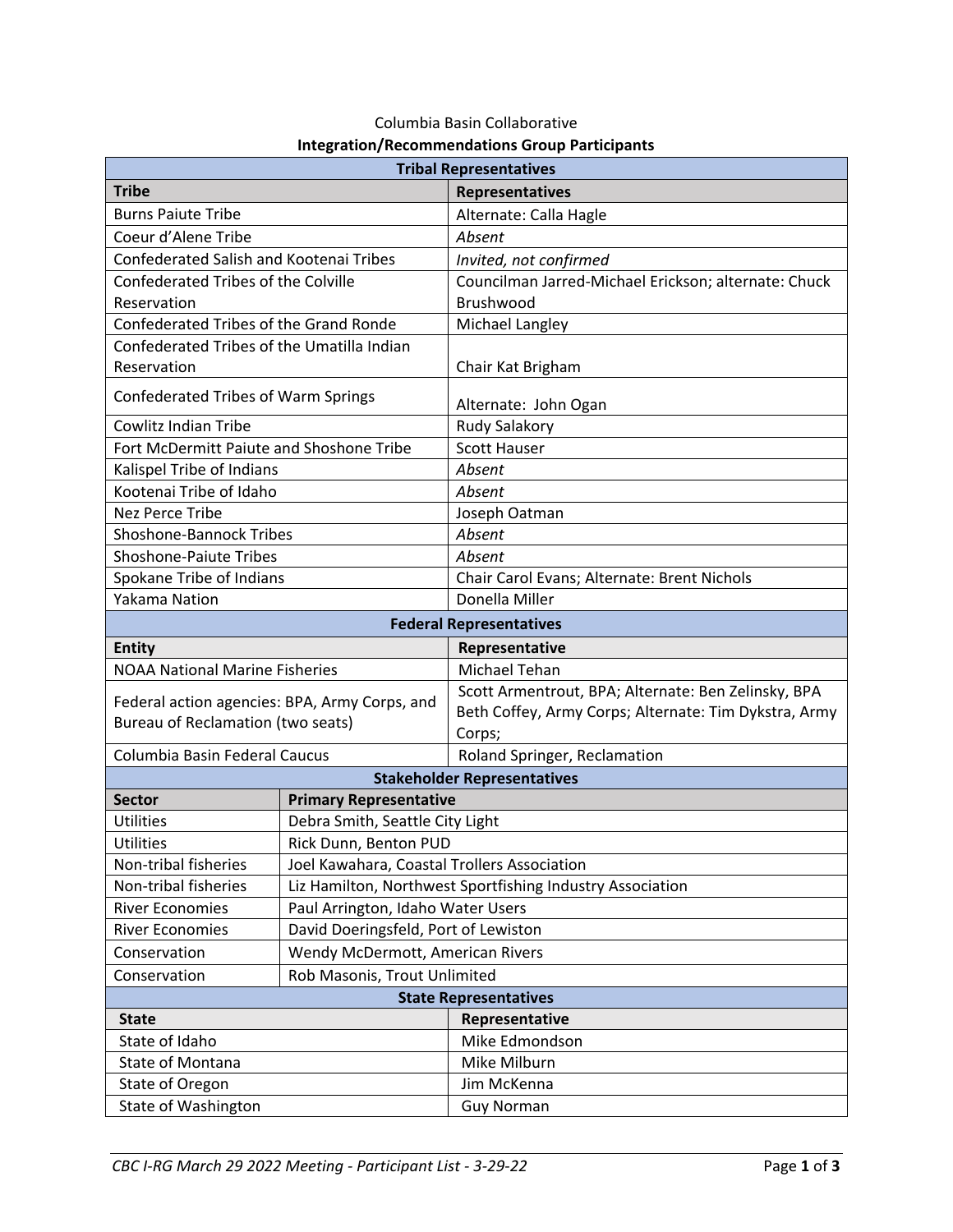## **Registered Participants and I/RG Alternates**

## *Alphabetically by first name*

- 1. Aja DeCoteau, Columbia River Inter-Tribal Fish Commission
- 2. Anna Brady, Confederated Tribes of the Colville Reservation
- 3. Bill Bosch, Yakama Nation Fisheries
- 4. Brad Mattson, Aberdeen Springfield Canal Co.
- 5. Brandon Barnett, Michael Torrey Associates
- 6. Brent Hall, Confederated Tribes of Umatilla Indian Reservation
- 7. Brian Brooks, Idaho Wildlife Federation
- 8. Cathy Kellon, Northwest Power and Conservation Council
- 9. Charlene Hurst, Washington Department of Fish & Wildlife
- 10. Chris Pinney, Self-independent; retired Corps-Walla Walla Lead Fish Bio/Research
- 11. Christine Golightly, Columbia River Inter-Tribal Fish Commission
- 12. Conor Giorgi, Spokane Tribe of Indians
- 13. Corinne Sams, Confederated Tribes of Umatilla Indian Reservation
- 14. Craig Quarterman, US Representative Mike Simpson
- 15. Crystal M Callahan, McClure Center for Public Policy Research
- 16. Daniel Opalski, US Environmental Protection Agency
- 17. Danielle Nelson, Michael Torrey Associates
- 18. David Bain, Orca Conservancy
- 19. David Moskowitz, The Conservation Angler
- 20. Dena Horton, Pacific Northwest Waterways Association
- 21. Dennis Daw, Upper Snake River Tribes Foundation
- 22. Denny Rohr, D Rohr & Associates, Inc
- 23. Dirk Mendive, Congressman Russ Fulcher
- 24. Elaine Harvey, Yakama Nation
- 25. Emily Stranz, DS Consulting
- 26. Eric Rothwell, Bureau of Reclamation
- 27. Gary James, Confederated Tribes of Umatilla Indian Reservation
- 28. Giulia Good Stefani, Natural Resource Defense Council
- 29. Glen Spain, Pacific Coast Federation of Fishermen's Associations (PCFFA)
- 30. Glen Squires, Washington Grain Commission
- 31. Greg Sieglitz, National Oceanic and Atmospheric Administration
- 32. Heather Nicholson, n/a
- 33. Hugh Morrison, US Fish and Wildlife Service
- 34. Jeannette Finley, Confederated Tribes of the Colville Reservation Fish and Wildlife
- 35. Jeffery Allen, Northwest Power and Conservation Council
- 36. Jennifer Joly, Oregon Municipal Electric Utilities Association (OMEU)
- 37. Jennifer Riddle, Tidewater Transportation and Terminals
- 38. Jerry Klemm, Port of Lewiston
- 39. Jim Heffernan, Columbia River Inter-Tribal Fish Commission
- 40. Jim Mital, National Marine Fisheries Service
- 41. Joe Lukas, Western MT G&T
- 42. K.C. Mehaffey, NewsData LLC
- 43. Keith Carlson, n/a
- 44. Ken Troyer, National Marine Fisheries Service
- 45. Kerry Berg, Montana